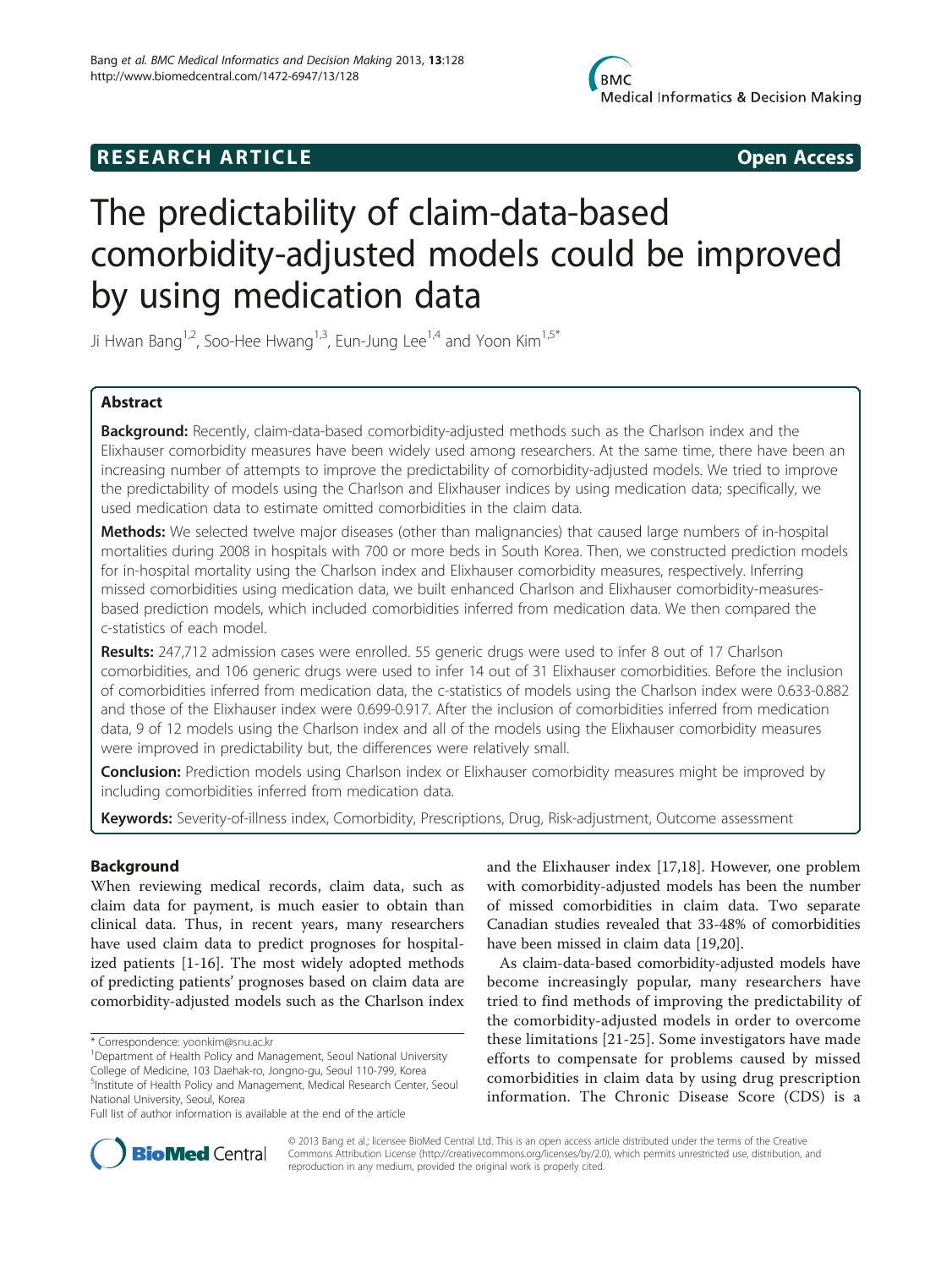prominent example of such efforts [\[26,27](#page-9-0)]. However, the performance of the CDS-based models in the prediction of prognoses was inferior to that of diagnosisbased models, including comorbidity-adjusted models [[28,29\]](#page-9-0). The disappointing outcomes of trials using the CDS might be attributed to two flaws of the CDS: first, some drugs included in the CDS can be used for two or more diseases (or conditions), and second, the drugs by themselves may not reflect the severity of diseases (or conditions).

Therefore, it's fair to assume that an algorithm-based comorbidity inference method combining medication data with the indications of each drug could help to identify missed comorbidities reflecting severity of diseases (or conditions). Our hypothesis is that if missed comorbidities, traced by medication data, were added to comorbidity-adjusted models, the predictabilities of the models might be improved. The purpose of our study is 1) to develop an algorithm-based comorbidity inference method by combining medication data and the indications of each drug to identify missed comorbidities; and 2) to evaluate to what degree the predictive performance of comorbidity-adjusted models can be improved by the addition of drug-inferred comorbidities identified by the algorithm.

#### **Methods**

### Framework of the study Subjects

We obtained inpatient claim data from all South Korean hospitals with more than 700 beds during the year 2008. After excluding malignant diseases, we identified twelve most responsible diagnoses that caused high numbers of in-hospital deaths.

## Comorbidity-adjusted models for predicting in-hospital mortality

The Charlson index and Elixhauser comorbidity measures were used to build comorbidity-adjusted models for in-hospital mortality (see '[Tools for adjusting severity](#page-2-0) [of comorbidities](#page-2-0)', below, for details), and the predictive performance of each model was evaluated.

#### Inferring missed comorbidities

Using medication, we inferred missed comorbidities from the claim data.

## Comorbidity-adjusted models for predicting in-hospital mortalities that include drug-inferred comorbidities

We built in-hospital mortality prediction models based on the Charlson and Elixhauser comorbidity measures and at the same time included comorbidities inferred from prescribed medications.

## Comparison of predictabilities of comorbidity-adjusted models before and after the inclusion of comorbidities inferred from medication data

We compared the predictability of the Charlson and Elixhauser comorbidity-based models that included comorbidities inferred from medication data with the original models of the Charlson and Elixhauser indices, which did not include the comorbidities inferred from medication data.

#### Study subjects

The study population consisted of all inpatients in South Korea who were admitted to any of the 66 hospitals identified as having more than 700 beds in 2008. To ensure the validity and stability of the estimates for comorbidity-based mortality prediction, we chose to limit our study to hospitals with more than 700 beds, as they care for more than half of all South Koreans admitted to hospitals. We obtained the claim data of the hospitals included in the study from the HIRA, the organization that reviews all the claims of the entire population of South Korea, regardless of whether they belong to the national health insurance or the medical aid program. For patients who admitted twice or more during the study period, we considered them different cases. If the study subjects had been admitted the previous year, in 2007, we also obtained and utilized the claim data of corresponding cases in 2007 in our construction of the Charlson-index-based models (see '[Tools for](#page-2-0) [adjusting severity of comorbidities](#page-2-0)', below, for details).

First, we identified the most responsible diagnoses (MRDx), which account for 80% of the in-hospital mortalities identified in the claims. MRDx meant the principal diagnoses that were most responsible for the hospitalization. We then excluded the claims with MRDx of malignancies because we could not accurately exclude the cancer patients admitted for palliative care. Regardless of the quality of care, in-hospital mortalities of cancer patients admitted for palliative care will inevitably be much higher than those of cancer patients admitted for active treatment. Thus we did not include the cases with MRDx of malignant diseases (see next paragraph for detail). We grouped MRDx according to the classifications established by the US Agency for Healthcare Research and Quality, but divided acute cerebrovascular diseases into intracranial hemorrhage and ischemic infarct because these two categories are quite different in pathophysiology and therapeutic approach [[30\]](#page-9-0).

In Korea, patients can do hospital-shopping unlimitedly. As a result, ratios of cancer patients who undergo active treatment and patients who undergo palliative or terminal care are quietly different even in tertiary care centers. In this condition, in-hospital mortalities of hospitals which have many palliative or terminal cases must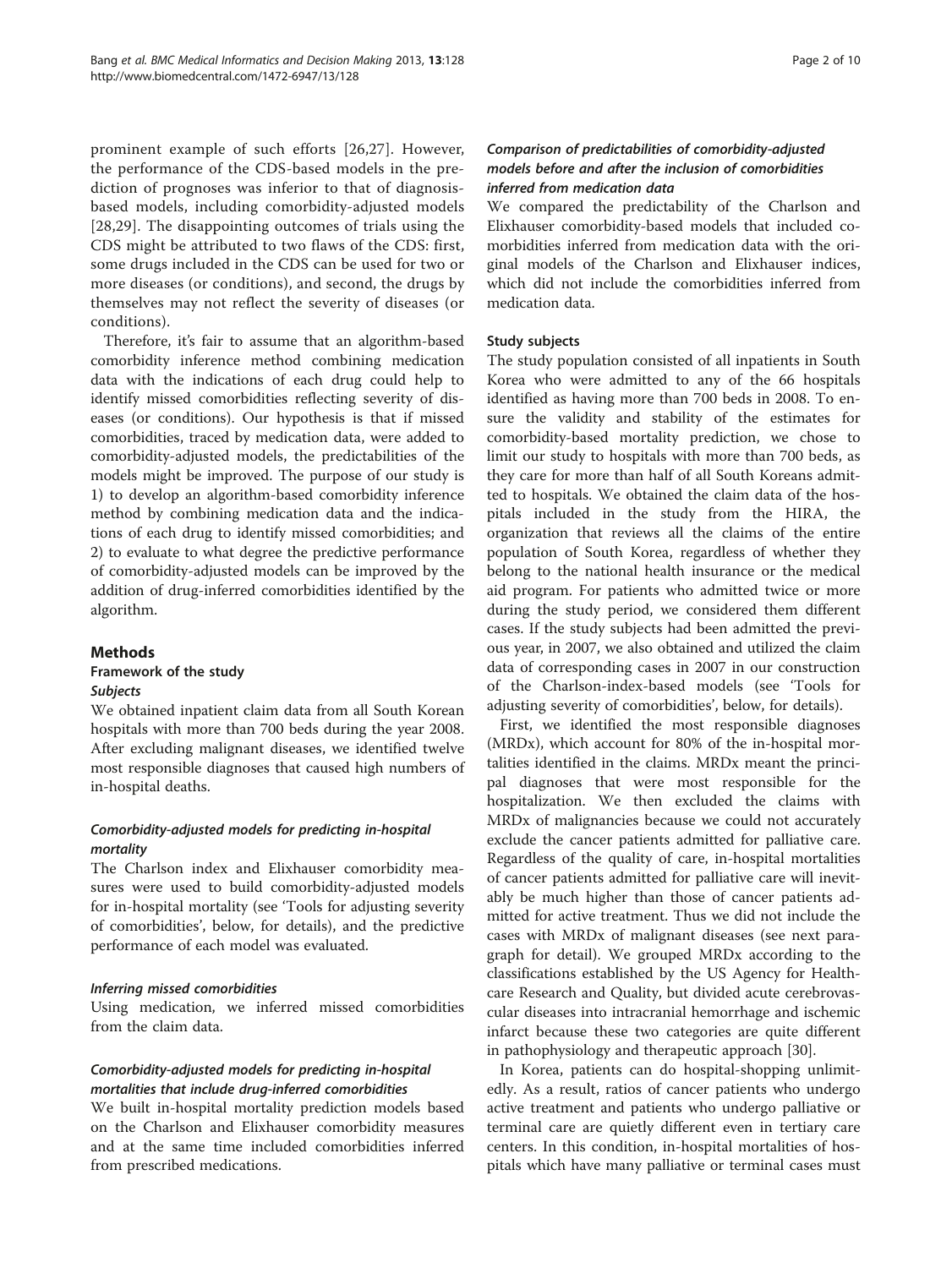<span id="page-2-0"></span>be high regardless of the quality of care. We performed this study to develop methodology to rank quality of care of Korean hospitals. If we adapt comorbidityadjusted models to measure quality of care in cancers, hospitals with many cancer patients for palliative or terminal care must be underrated unjustly. Thus we excluded all the cancer patients.

#### Exclusion criteria

We excluded cases that met any of following criteria:

- 1. Age  $\leq 28$  days or  $\geq 120$  years [\[31\]](#page-9-0).
- 2. In-hospital stay > 365 days [\[31](#page-9-0)].
- 3. Transferred cases, including both transferred-in and transferred-out cases: The prognoses of transferred cases might not reflect qualities of care in current hospitals.
- 4. Most responsible diagnoses that have a wide range of clinical spectrums (ex. sepsis, respiratory failure, intoxications, other lower respiratory diseases, cardiac arrest, ventricular fibrillation): They are not clinically homogeneous categories which are not suitable for a valid and reliable risk-adjusted mortality prediction. This is the first large study which adapted comorbidity adjusted method, thus we decided to include relatively homogenous groups. Moreover, in these cases, the most responsible diagnoses, per se, might be results or complications of treatment rather than POA (present on illness).

#### Tools for adjusting the severity of comorbidities

In our study, we adopted the Charlson index with Deyo's application as well as the Elixhauser comorbidity measures for adjusting the severity of comorbidities. In a comorbidity-adjusted model, comorbidity indicates an associated disease or condition existing before the point of admission and is used interchangeably with Present on Admission (POA). In contrast, a disease or condition that occurred after hospitalization is called a complication or non-POA [\[19](#page-9-0)].

#### Charlson index

The Charlson index is the most frequently used method for adjusting the severity of comorbidities in studies based on claim data [\[17\]](#page-9-0). In 1987, M.E. Charlson and her colleagues reported 17 comorbidities that influence the prognoses of hospitalized patients, and they gave a "weight" of 1 to 6 to each individual comorbidity, depending on the strength of the treatment outcome: the higher weight, the worse the prognosis tends to be (Additional file [1:](#page-8-0) Table S1). The sum of weights for comorbid conditions indicates the severity of comorbidities for each individual case. Widely accepted among researchers, the Charlson index has been used to build

nation-wide prognoses prediction models in many countries [\[31](#page-9-0)-[33\]](#page-9-0).

To apply the Charlson index, it is important to distinguish a comorbidity (or POA) from a complication (or non-POA) in associated diagnoses (not MRDx). Deyo's application has been used more than any other to make this distinction [\[21](#page-9-0)]. In Deyo's application, chronic diseases (or conditions) are classified as POA conditions. In addition, according to Deyo's application, diseases (or conditions) that are not explicitly chronic must be mentioned in the previous data from at least one year prior to the index admissions in order to be considered as POA conditions; otherwise, they are regarded as non-POA conditions (Additional file [1:](#page-8-0) Table S1).

#### Elixhauser comorbidity index

Elixhauser et al. found 31 comorbidities that influence the prognoses of hospitalized patients (when hypertension is divided between uncomplicated hypertension and complicated hypertension) (Additional file [1](#page-8-0): Table S2) [[18\]](#page-9-0). In the Elixhauser comorbidity index, existence or non-existence of specific comorbidities is used to adjust the severity of comorbidities. The Elixhauser comorbidity index is generally accepted as similar or superior to the Charlson index in its prediction of prognoses [[34-37](#page-9-0)]. However, Elixhauser-index-based models could be unstable due to the high number of independent variables in the model.

In order to discriminate between POA conditions and non-POA conditions, the Diagnosis-related Group (DRG) screening method was used in the Elixhauser comorbidity measures. The DRG screening method classified secondary diagnoses as non-POA when the method determined that secondary diagnoses belonged to the same disease category as the MRDx and/or resulted from MRDx; otherwise, they were considered POA conditions.

Because the International Classification of Diseases-10th Edition (ICD-10) has been used for diagnostic coding in South Korea since 1995, Quan's algorithm was applied to convert ICD-10 diagnoses to the ICD-9-CM diagnoses on which the Charlson index and Elixhauser comorbidity index were originally based [[38\]](#page-9-0).

#### Inferring missed comorbidities

In order to infer missed comorbidities in the claim data, we used medication data. Specifically, drugs had to meet all of following criteria to be used for the inference of missed comorbidities: 1) prescribed one or more times during hospitalization; 2) used for treatment of diseases (or conditions) included in Charlson index and/or Elixhauser comorbidity measures; and 3) used exclusively for one disease entity.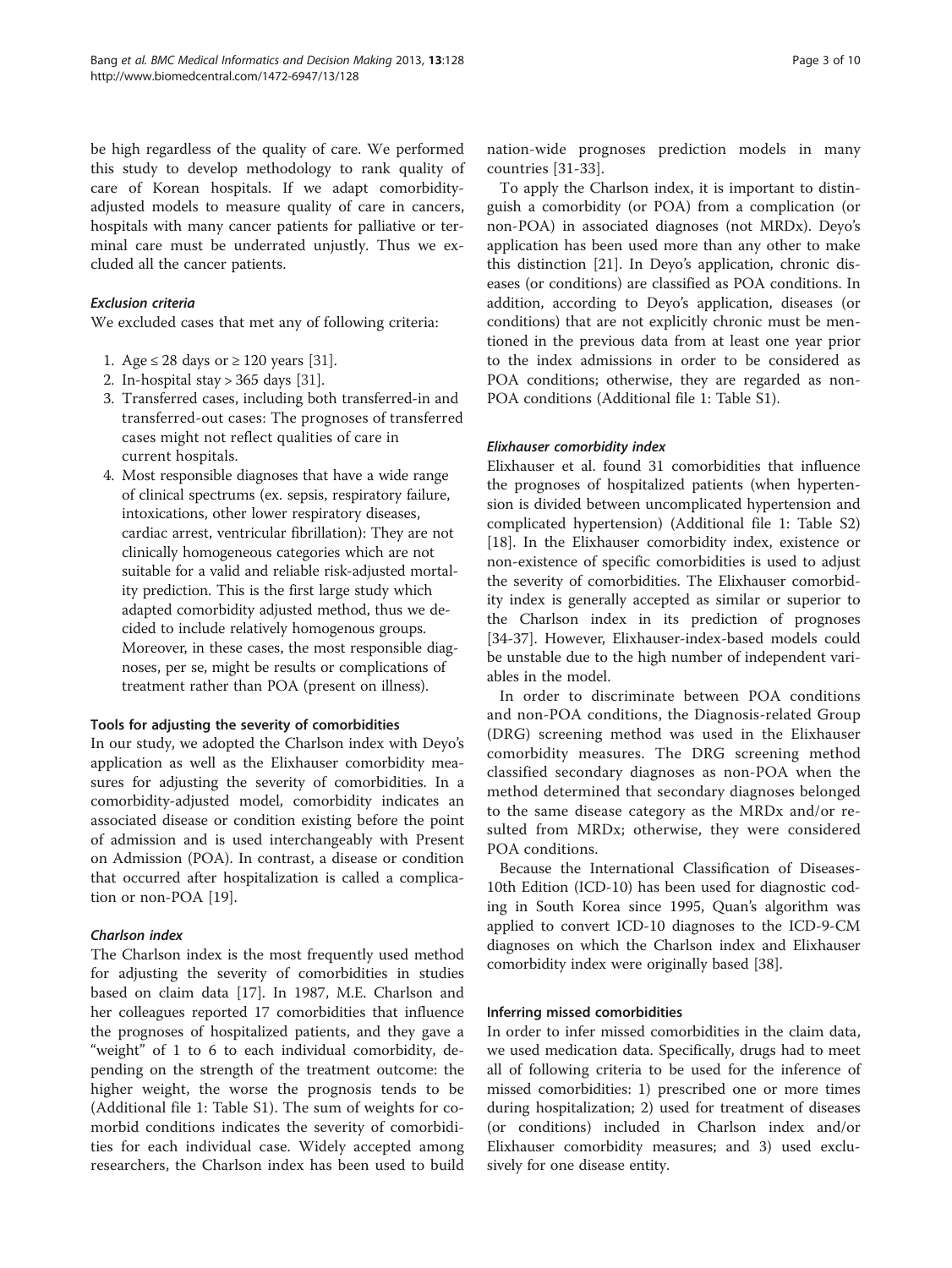We excluded drugs that met any of following criteria: 1) Drugs that can be used for more than one disease entity under the prescription guidance of the HIRA [\[39](#page-9-0)]; 2) Drugs possibly used in relatively mild abnormal conditions including topical agents; 3) Antineoplastics; 4) Parenteral drugs. For example, paroxetine, one of the most frequently prescribed antidepressants, was excluded because it could be used to treat other conditions such as obsessive-compulsive disorder. In the Elixhauser comorbidity measures, uncomplicated hypertension and complicated hypertension are classified as different entities. If a patient was prescribed an antihypertensive, we could not determine whether he or she had uncomplicated hypertension or complicated hypertension. Thus, we excluded antihypertensives. Similarly, in both the Charlson index and the Elixhauser comorbidity index, uncomplicated diabetes is distinguished from complicated diabetes. Thus, we excluded antidiabetic drugs. Antineoplastic drugs were excluded because they could be used not only for cancer patients, but also for patients with connective tissue diseases and transplantation patients. Parenteral drugs were excluded because many parenteral drugs were used to treat conditions that appeared after admission.

Finally, to eliminate non-POA conditions from the inferred comorbidities, the DRG screening method of the Elixhauser comorbidity measure was used (see '[Tools for](#page-2-0) [adjusting severity of comorbidities](#page-2-0)' for details) [[18\]](#page-9-0).

#### Building prediction models for in-hospital mortalities

In this study, we built prediction models for in-hospital mortalities using multiple logistic regression analyses. The independent variables of each model were: age, sex, status of health insurance (the National Health Insurance beneficiaries or Medical Aids beneficiaries), admission category (emergency admission or not), operative status (operated on or not), and adjusted severity of comorbidities measured by the Charlson index or Elixhauser comorbidity measures. Following our application of the aforementioned methods, we built four models for each disease in the study, as indicated below.

- 1. Charlson models: Charlson-index-based comorbidity-adjusted models that use only comorbidities described in the claim data.
- 2. Elixhauser models: Elixhauser-comorbidity-measurebased models that use only comorbidities described in the claim data.
- 3. Enhanced Charlson models: Charlson-index-based comorbidity-adjusted models that use both comorbidities described in the claim data and inferred from medication data.
- 4. Enhanced Elixhauser models: Elixhausercomorbidity-measure-based comorbidity-adjusted

models that use both comorbidities described in the claim data and inferred from medication data.

#### Statistic validation of the models

We calculated the c-statistic for each model and compared them to measure whether the addition of druginferred comorbidities could improve the predictive power of the Charlson and Elixhauser comorbidity indices. The c-statistic is an indicator of predictability. If the c-statistic = 0.5, it means the predictability of the model is 0%. If the c-statistic  $= 1.0$ , it means the predictability of the model is 100%. Additionally, we carried out Hosmer-Lemeshow Goodness-of-Fit tests to examine the fitness of the models. We performed bootstrapping method to calculate a 95% confidence interval of the c-statistics of each model.

Changes of Charlson index scores in original and enhanced models were compared by Wilcoxon signed rank test.

All the statistical analyses were performed by SAS v9.2 (SAS Institute Inc., Cary, NC, USA).

#### Ethics statement

According to the policy of our institution (Seoul National University, College of Medicine), researches requested by the government to the public interests are to be exempted from approval by the Institutional Review Board (IRB). Our study was proposed by the governmental organization of Korea (The HIRA). Therefore this study was accomplished without ethical review of the IRB.

### Results

#### General characteristics of the study population

Total 706,321 admissions with 33 MRDx were account for 80% of in-hospital mortalities during study period. Excluding the cased with MRDx of wide range of clinical spectrums and malignancies, finally 12 MRDx with 247,712 admission cases were included in this study (Table [1](#page-4-0)). The overall in-hospital mortality rate was 6.8% (16,962 cases). In the 12 MRDX, intracranial hemorrhage was the most frequent MRDx of in-hospital mortalities, followed by pneumonia, ischemic infarct, acute myocardial infarction, and non-alcoholic liver disease. The majority of study cases were adults (median age: 61 years, interquartile range: 47-71), except cases of pneumonia (median age: 4 years, interquartile range: 1-63), and 59.1% of the cases (146,484 cases) were male.

#### Charlson models and enhanced Charlson models

Among the 965 drugs (by generic name) prescribed in the study cases, 55 drugs were selected to infer missed comorbidities of the Charlson index in the claim data after the author's (JH Bang) review of the patients'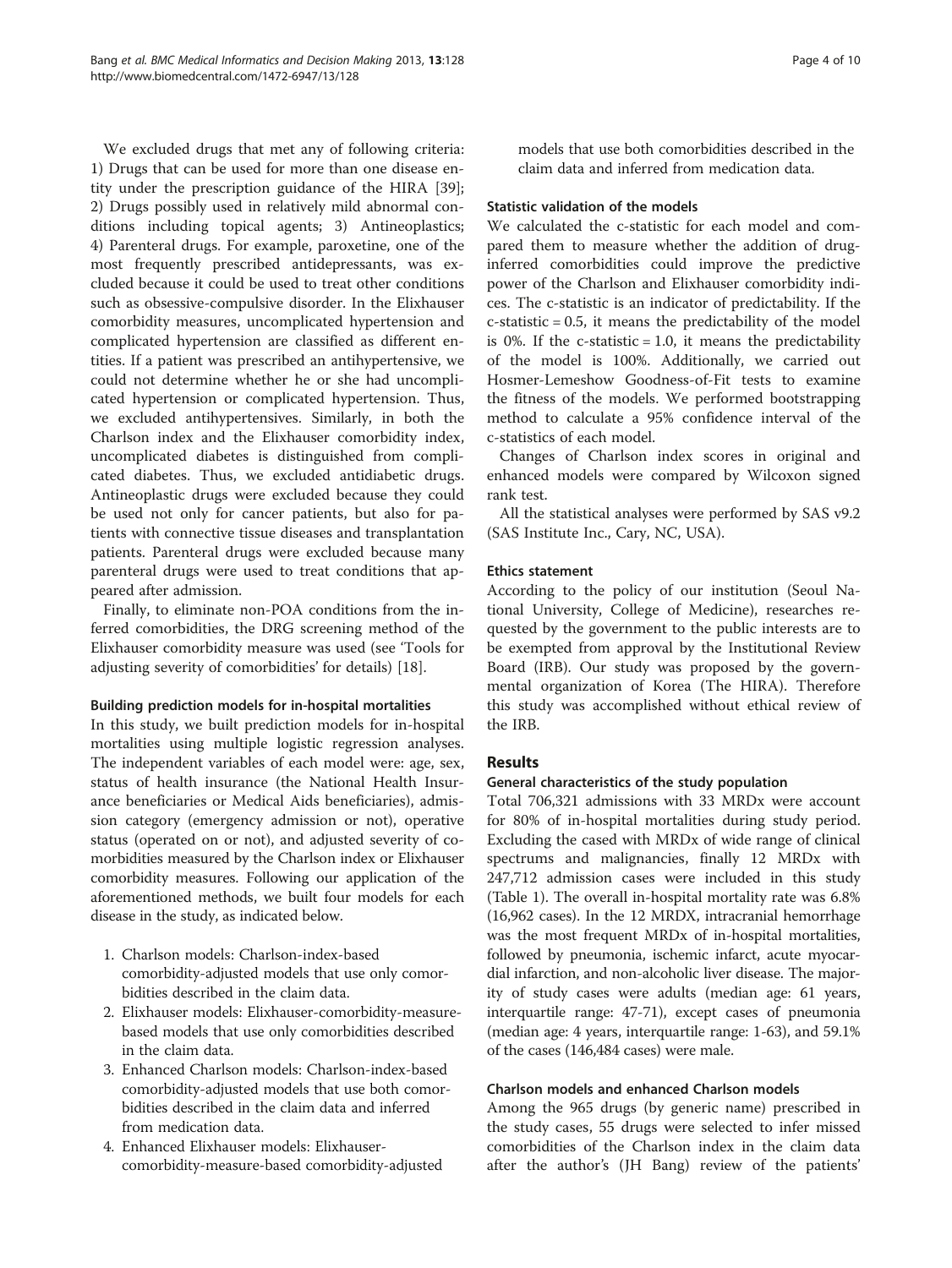<span id="page-4-0"></span>Bang et al. BMC Medical Informatics and Decision Making 2013, 13:128 Page 5 of 10 http://www.biomedcentral.com/1472-6947/13/128

| MRDx <sup>1</sup>               | No. of death | No. of admission | Male (%) | Mortality rate (%) | Age, years (IQR <sup>2</sup> ) | LOS <sup>3</sup> , days (IQR <sup>2</sup> ) |
|---------------------------------|--------------|------------------|----------|--------------------|--------------------------------|---------------------------------------------|
| Liver cancer                    | 3,657        | 56,433           | 78.4     | 6.5                | 60 (52-67)                     | $6(4-11)$                                   |
| Lung cancer                     | 3,591        | 66,116           | 73.5     | 5.4                | 65 (57-71)                     | $6(4-11)$                                   |
| Stomach cancer                  | 2,421        | 75,545           | 68.2     | 3.2                | 59 (50-68)                     | $5(3-11)$                                   |
| Sepsis                          | 1,867        | 7,090            | 54.4     | 26.3               | $52(1-72)$                     | $7(4-15)$                                   |
| $ICH^{4*}$                      | 1,661        | 13,340           | 50.6     | 12.5               | 60 (49-70)                     | 18 (8-30)                                   |
| Pneumonia*                      | 1,342        | 48,587           | 56.7     | 2.8                | $4(1-63)$                      | $6(5-9)$                                    |
| Leukemia                        | 1,015        | 16,796           | 58.5     | 6.0                | 39 (13-58)                     | $8(3-24)$                                   |
| Pancreatic cancer               | 967          | 12,509           | 60.2     | 7.7                | 64 (55-70)                     | $6(2-13)$                                   |
| Other gastrointestinal cancer   | 937          | 13,863           | 52.3     | 6.8                | 64 (55-71)                     | $7(4-16)$                                   |
| Colon cancer                    | 913          | 49,480           | 57.7     | 1.9                | 62 (53-69)                     | $4(3-7)$                                    |
| Ischemic infarct*               | 882          | 30,349           | 56.3     | 2.9                | 68 (58-75)                     | $9(6-15)$                                   |
| $AMI^{5*}$                      | 855          | 13,912           | 68.7     | 6.1                | 65 (54-73)                     | $7(5-9)$                                    |
| Non-alcoholic liver disease*    | 726          | 15,246           | 58.6     | 4.8                | 53 (44-65)                     | $8(4-14)$                                   |
| Intracranial injury*            | 620          | 9,676            | 69.5     | 6.4                | 53 (35-68)                     | $10(4-19)$                                  |
| Non-Hodgkin's lymphoma          | 583          | 16,747           | 60.5     | 3.5                | 56 (43-67)                     | $5(2-11)$                                   |
| Rectal and anal cancer          | 581          | 34,853           | 63.2     | 1.7                | 61 (53-69)                     | $5(4-9)$                                    |
| Respiratory failure             | 571          | 2,317            | 60.0     | 24.6               | 64 (8-75)                      | $9(5-20)$                                   |
| Breast cancer                   | 563          | 48,483           | 0.42     | 1.2                | 48 (42-56)                     | $3(2-8)$                                    |
| $CRF^{6*}$                      | 553          | 17,921           | 54.6     | 3.1                | 59 (47-69)                     | $6(4-16)$                                   |
| Intoxication                    | 433          | 4,751            | 57.0     | 9.5                | 50 (37-65)                     | $3(2-7)$                                    |
| $COPD^{7*}$                     | 407          | 12,162           | 64.4     | 3.3                | 68 (56-76)                     | $8(5-12)$                                   |
| Gastrointestinal bleeding       | 406          | 15,039           | 72.1     | 2.7                | 58 (46-70)                     | $6(3-9)$                                    |
| Alcoholic liver disease*        | 401          | 7,983            | 88.0     | 5.0                | 51 (45-59)                     | $8(5-14)$                                   |
| Aspiration pneumonia*           | 398          | 2,573            | 68.7     | 15.5               | 72 (60-80)                     | 14 (7-26)                                   |
| $\mathsf{CHF}^{8^*}$            | 394          | 7,892            | 40.0     | 5.0                | 74 (66-80)                     | $8(5-12)$                                   |
| Other lower respiratory disease | 363          | 8,818            | 58.4     | 4.1                | $61(50-71)$                    | $6(3-10)$                                   |
| ARF <sup>9</sup>                | 344          | 3,406            | 55.2     | 10.1               | 67 (50-76)                     | $9(5-16)$                                   |
| Esophageal cancer               | 342          | 7,873            | 92.7     | 4.3                | 65 (58-70)                     | $6(3-13)$                                   |
| Head and neck cancer            | 297          | 11,669           | 80.1     | 2.6                | 59 (50-68)                     | $6(2-12)$                                   |
| Coronary atherosclersis*        | 287          | 68,071           | 59.2     | 0.4                | 63 (54-70)                     | $3(2-5)$                                    |
| Secondary malignacy             | 282          | 6,055            | 52.6     | 4.66               | 60 (50-75)                     | $8(4-16)$                                   |
| Cardiac arrest                  | 278          | 766              | 64.8     | 36.3               | 59 (47-70)                     | $7(2-20)$                                   |
| Sum                             | 28,937       | 706,321          | 59.7     | 4.1                | 60 (48-69)                     | $5(3-11)$                                   |

|  |  |  | Table 1 Most responsible diagnoses which were account for 80% of in-hospital mortalities during study period |  |  |
|--|--|--|--------------------------------------------------------------------------------------------------------------|--|--|
|--|--|--|--------------------------------------------------------------------------------------------------------------|--|--|

1 Most responsible diagnoses, 2 Interquartile range, 3 Length of stay, 4 Intracranial hemorrhage, 5 Acute myocardial infarction, 6 Chronic renal failure, 7 Chronic obstructive pulmonary disease, 8 Congestive heart failure, 9 Acute renal failure.

\*Cases with most responsible diagnoses marked with asterisks were selected for final analysis.

medication data and HIRA's prescriptions guidelines (Additional file [1](#page-8-0): Table S3).

Out of the 17 comorbidity conditions on the Charlson index, the following eight conditions could be inferred from medication data: congestive heart failure, peripheral vascular disease, cerebrovascular disease, dementia, chronic pulmonary disease, connective tissue disease and rheumatic disease, renal disease, and AIDS. Of the 26,113 inferred and/or documented cases of peripheral vascular disease, 74.3% (19,406 cases) were detected only by inferring from medication data. With regard to other medical conditions, the percentage of cases inferred by medication data were as follows: congestive heart failure (41.5%), chronic pulmonary disease (39.0%), renal disease (7.3%), cerebrovascular disease (5.6%), AIDS (3.8%), connective tissue disease/rheumatic disease (1.5%), and dementia (1.2%) (Table [2](#page-5-0)). Changes of Charlson index scores in original and enhanced models were statistically significant in all the 12 pairs  $(P < 0.01$  in all the pairs, data not shown).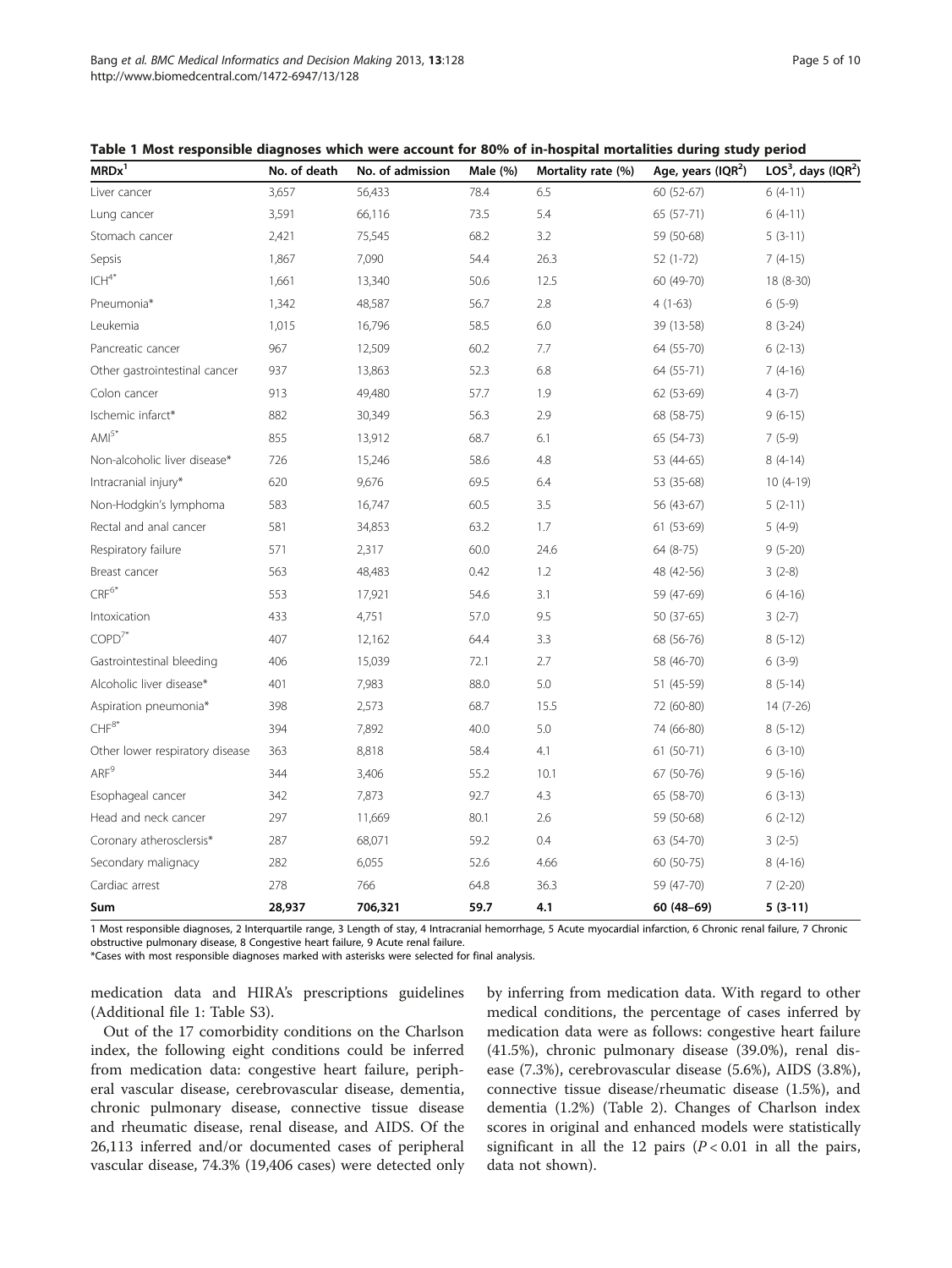| <b>Comorbidities</b>                            | Claim<br>data <sup>1</sup> (A) | Prescribing<br>information <sup>2</sup> (B) | Claim data n Prescribing<br>information <sup>3</sup> $(ADB)$ | Fraction of additional comorbidities inferred by<br>prescribing information {(AUB)-A}/(AUB) |
|-------------------------------------------------|--------------------------------|---------------------------------------------|--------------------------------------------------------------|---------------------------------------------------------------------------------------------|
| Peripheral vascular disease                     | 6,707                          | 21,858                                      | 2,452                                                        | 74.3%                                                                                       |
| Congestive heart failure                        | 4,531                          | 4,159                                       | 946                                                          | 41.5%                                                                                       |
| Chronic pulmonary<br>disease                    | 30,656                         | 36,129                                      | 16,517                                                       | 39.0%                                                                                       |
| Renal disease                                   | 8.298                          | 1.054                                       | 400                                                          | 7.3%                                                                                        |
| Cerebrovascular disease                         | 8,196                          | 638                                         | 153                                                          | 5.6%                                                                                        |
| <b>AIDS</b>                                     | 51                             | 10                                          | 8                                                            | 3.8%                                                                                        |
| Connective tissue disease/<br>rheumatic disease | 2.727                          | 114                                         | 72                                                           | 1.5%                                                                                        |
| Dementia                                        | 3,811                          | 261                                         | 216                                                          | 1.2%                                                                                        |

<span id="page-5-0"></span>

1 No. of cases of each Charlson index comorbidity identified from claim data, 2 No. of cases each Charlson index comorbidity inferred from drug prescribing information, 3 No. cases of each Charlson index comorbidity identified (or inferred) both claim data and drug prescribing information.

## Table 3 Results of original Charlson models<sup>1</sup> and enhanced Charlson<sup>2</sup> models

| MRDx <sup>3</sup>           |                        | c statistics           |                       | <b>Hosmer-Lemeshow test</b> |
|-----------------------------|------------------------|------------------------|-----------------------|-----------------------------|
|                             | Charlson <sup>4</sup>  | Enhanced <sup>5</sup>  | Charlson <sup>4</sup> | Enhanced <sup>5</sup>       |
|                             | (95% Cl <sup>6</sup> ) | (95% Cl <sup>6</sup> ) | chi-square (P)        | chi-square (P)              |
| ICH <sup>7</sup>            | 0.655                  | 0.654                  | 6.2(0.63)             | 10.0(0.27)                  |
|                             | $(0.642 - 0.669)$      | $(0.641 - 0.667)$      |                       |                             |
| Pneumonia                   | 0.882                  | 0.884                  | $28.9$ (<0.01)        | 26.7 (0.00)                 |
|                             | $(0.876 - 0.888)$      | $(0.878 - 0.890)$      |                       |                             |
| Ischemic infarct            | 0.715                  | 0.716                  | 10.5(0.23)            | 12.7(0.12)                  |
|                             | $(0.698 - 0.750)$      | $(0.699 - 0.733)$      |                       |                             |
| AM <sup>8</sup>             | 0.766                  | 0.770                  | 9.2(0.32)             | 10.9 (0.21)                 |
|                             | $(0.750 - 0.782)$      | $(0.754 - 0.786)$      |                       |                             |
| Non-alcoholic liver disease | 0.740                  | 0.750                  | $30.3$ (<0.01)        | $32.2$ (<0.01)              |
|                             | $(0.724 - 0.756)$      | $(0.734 - 0.766)$      |                       |                             |
| Intracranial injury         | 0.724                  | 0.724                  | 18.9 (0.02)           | 16.3(0.04)                  |
|                             | $(0.705 - 0.743)$      | $(0.705 - 0.747)$      |                       |                             |
| CRF <sup>9</sup>            | 0.752                  | 0.756                  | 5.6 (0.69)            | 5.0(0.76)                   |
|                             | $(0.733 - 0.771)$      | $(0.737 - 0.775)$      |                       |                             |
| COPD <sup>10</sup>          | 0.719                  | 0.726                  | 3.6(0.89)             | 2.8(0.95)                   |
|                             | $(0.696 - 0.742)$      | $(0.704 - 0.748)$      |                       |                             |
| Alcoholic liver disease     | 0.696                  | 0.708                  | $30.5$ (<0.01)        | $27.1$ (<0.01)              |
|                             | $(0.673 - 0.719)$      | $(0.685 - 0.731)$      |                       |                             |
| Aspiration pneumonia        | 0.658                  | 0.658                  | 12.4(0.13)            | 8.8 (0.36)                  |
|                             | $(0.631 - 0.685)$      | $(0.631 - 0.685)$      |                       |                             |
| CHF <sup>11</sup>           | 0.633                  | 0.641                  | 6.2(0.62)             | 4.7(0.80)                   |
|                             | $(0.604 - 0.662)$      | $(0.613 - 0.669)$      |                       |                             |
| Coronary atherosclerosis    | 0.847                  | 0.861                  | 16.3(0.04)            | 21.0(0.01)                  |
|                             | $(0.827 - 0.867)$      | $(0.842 - 0.880)$      |                       |                             |

1 & 2 Multiple logistic regression models for predicting in-hospital mortalities composed of age + sex + status of health insurance + admission category (emergent or not) + operation (yes or no) + Charlson index score, before (Charlson models) and after (enhanced Charlson models) adding comorbidities inferred by drug prescription information, 3 Most responsive diagnoses, 4 Charlson models, 5 Enhanced Charlson models, 6 95% confidence interval calculated by bootstrapping, 7 Intracranial hemorrhage, 8 Acute myocardial infarction, 9 Chronic renal failure, 10 Chronic obstructive pulmonary disease, 11 Congestive heart failure.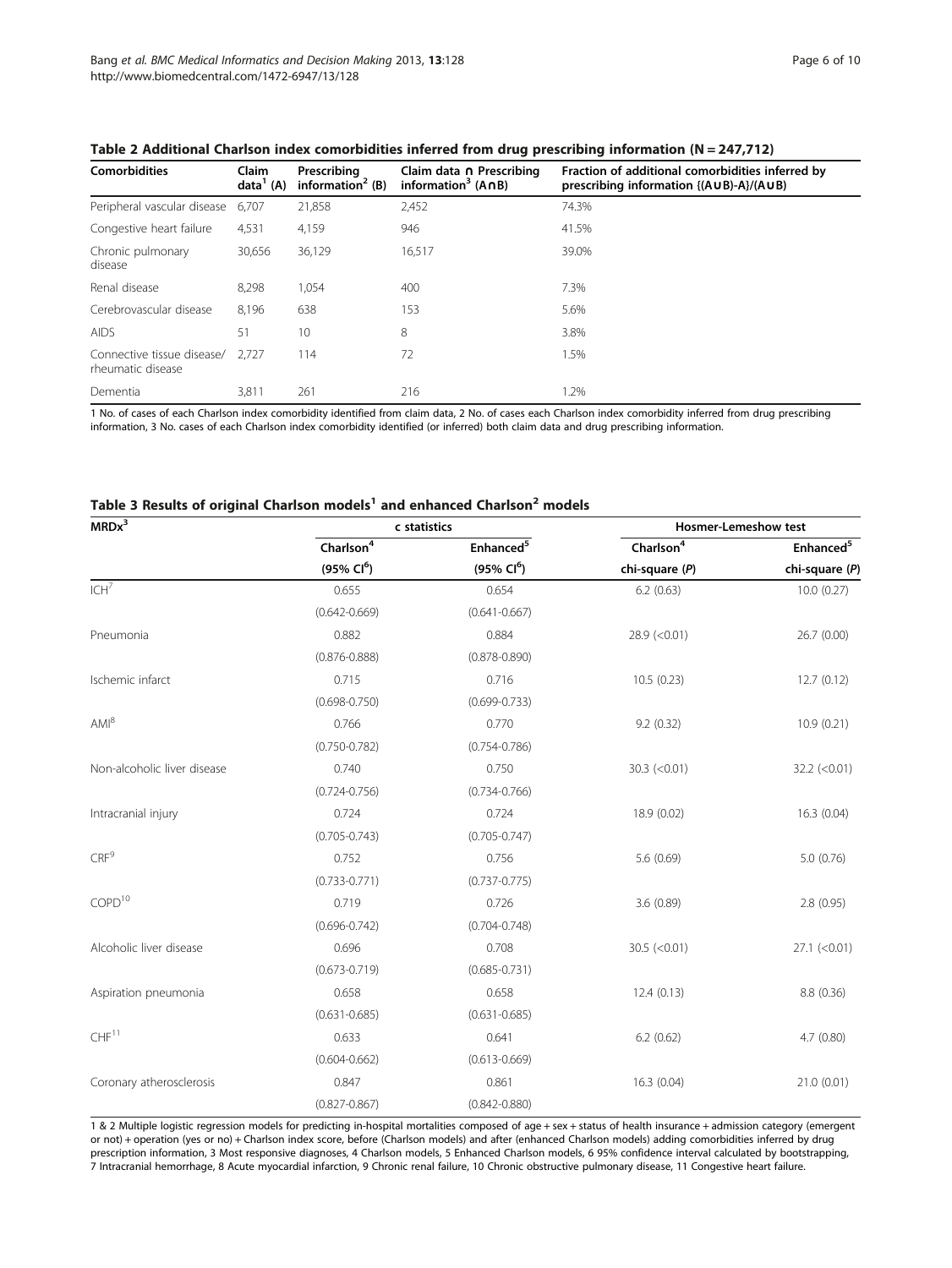<span id="page-6-0"></span>Comparing the predictive power of the original Charlson model and the enhanced models using c-statistics, the enhanced models were slightly superior to the original in all but three MRDx categories (See Additional file [1](#page-8-0): Tables S5-S28 to review the model coefficients). Improvements of c-statistics, however, were relatively small and c-statistics of the enhanced models were within 95% confidence intervals of the original Charlson models (Table [3\)](#page-5-0). The c-statistics of the original models ranged from 0.633 (congestive heart failure) to 0.882 (pneumonia) while those of the enhanced models ranged from 0.641 (congestive heart failure) to 0.884 (pneumonia). In models for intracranial injury and aspiration pneumonia, the c-statistics of the original and enhanced models were equal. In intracranial hemorrhage, the c-statistic of the original model was slightly higher than that of the enhanced model (0.655 and 0.654, respectively).

#### Elixhauser models and enhanced Elixhauser models

After the author's (JH Bang) review of the patients' medication data and HIRA's prescriptions guidelines, 106 drugs were selected to infer missed comorbidities on the Elixhauser index in the claim data (Additional file [1](#page-8-0): Table S4). Out of 31 comorbidity conditions on the Elixhauser index, the following fourteen conditions could be inferred from medication data: congestive heart failure, cardiac arrhythmia, peripheral vascular disorders, other neurological disorders, chronic pulmonary disease, hypothyroidism, renal failure, liver disease, AIDS, rheumatoid arthritis and collagen vascular diseases, weight loss, deficiency anemia, psychoses, and depression. As with the enhanced Charlson models, in the 26,113 inferred and/ or documented cases of peripheral vascular disease, large numbers of cases (19,406 cases, or 74.3%) were detected only by inferring from medication data. Peripheral vascular disease was followed by psychosis (65.0%), chronic pulmonary disease (43.0%), congestive heart failure (33.6%), deficiency anemia (32.5%), depression (21.7%), other neurological disorders (16.7%), hypothyroidism (14.2%), renal failure (11.7%), weight loss (5.4%), AIDS (5.4%), cardiac arrhythmia (3.1%), rheumatoid arthritis/collagen vascular diseases (2.0%), liver disease (0.3%) (Table 4).

The c-statistics of the original Elixhauser model ranged from 0.699 (congestive heart failure) to 0.917 (pneumonia) while those of the enhanced models ranged from 0.707 (congestive heart failure) to 0.920 (pneumonia) (Table [5](#page-7-0), see Additional file [1](#page-8-0): Tables S29-S52 to review the model coefficients). Comparing the predictive power of the original and enhanced Elixhauser models using c-statistics, the enhanced models were slightly superior to the original models in all MRDx categories, although once again improvement of c-statistics was relatively small and majority of c-statistics of the enhanced models were within 95% confidence intervals of the original Elixhauser, except for acute myocardial infarction (Table [5\)](#page-7-0).

#### **Discussion**

In this study, we showed that the predictability of comorbidity-adjusted models can be improved by the addition of missed comorbidities inferred from patients' medication data.

Table 4 Additional Elixhauser comorbidity measures inferred from drug prescribing information (N = 247,712)

| <b>Comorbidities</b>                                | Claim<br>data <sup>1</sup> (A) | Prescribing<br>information <sup>2</sup> (B) | Claim data n Prescribing<br>information <sup>3</sup> $(ADB)$ | Fraction of additional comorbidities inferred by<br>prescribing information {(AUB)-A}/(AUB) |
|-----------------------------------------------------|--------------------------------|---------------------------------------------|--------------------------------------------------------------|---------------------------------------------------------------------------------------------|
| Peripheral vascular disorders                       | 6,707                          | 21,858                                      | 2,452                                                        | 74.3%                                                                                       |
| Psychoses                                           | 1,719                          | 4,614                                       | 1,420                                                        | 65.0%                                                                                       |
| Chronic pulmonary disease                           | 26,038                         | 36,129                                      | 16,517                                                       | 43.0%                                                                                       |
| Congestive heart failure                            | 5,423                          | 4,159                                       | 1,419                                                        | 33.6%                                                                                       |
| Deficiency anemia                                   | 12,518                         | 12,949                                      | 6,927                                                        | 32.5%                                                                                       |
| Depression                                          | 8,267                          | 4,420                                       | 2,134                                                        | 21.7%                                                                                       |
| Other neurological disorders                        | 7,037                          | 2,900                                       | 1,491                                                        | 16.7%                                                                                       |
| Hypothyroidism                                      | 5,346                          | 2,792                                       | 1,909                                                        | 14.2%                                                                                       |
| Renal failure                                       | 4,952                          | 1,054                                       | 400                                                          | 11.7%                                                                                       |
| Weight loss                                         | 7,445                          | 556                                         | 130                                                          | 5.4%                                                                                        |
| <b>AIDS</b>                                         | 35                             | 10                                          | 8                                                            | 5.4%                                                                                        |
| Cardiac arrhythmia                                  | 10,310                         | 975                                         | 646                                                          | 3.1%                                                                                        |
| Rheumatoid arthritis/<br>collagen vascular diseases | 3,530                          | 144                                         | 73                                                           | 2.0%                                                                                        |
| Liver disease                                       | 21,051                         | 255                                         | 187                                                          | 0.3%                                                                                        |

1 No. of cases of each Elixhauser comorbidity identified from claim data, 2 No. of cases each Elixhauser comorbidity inferred from drug prescribing information, 3 No. cases of each Elixhauser comorbidity identified (or inferred) both claim data and drug prescribing information.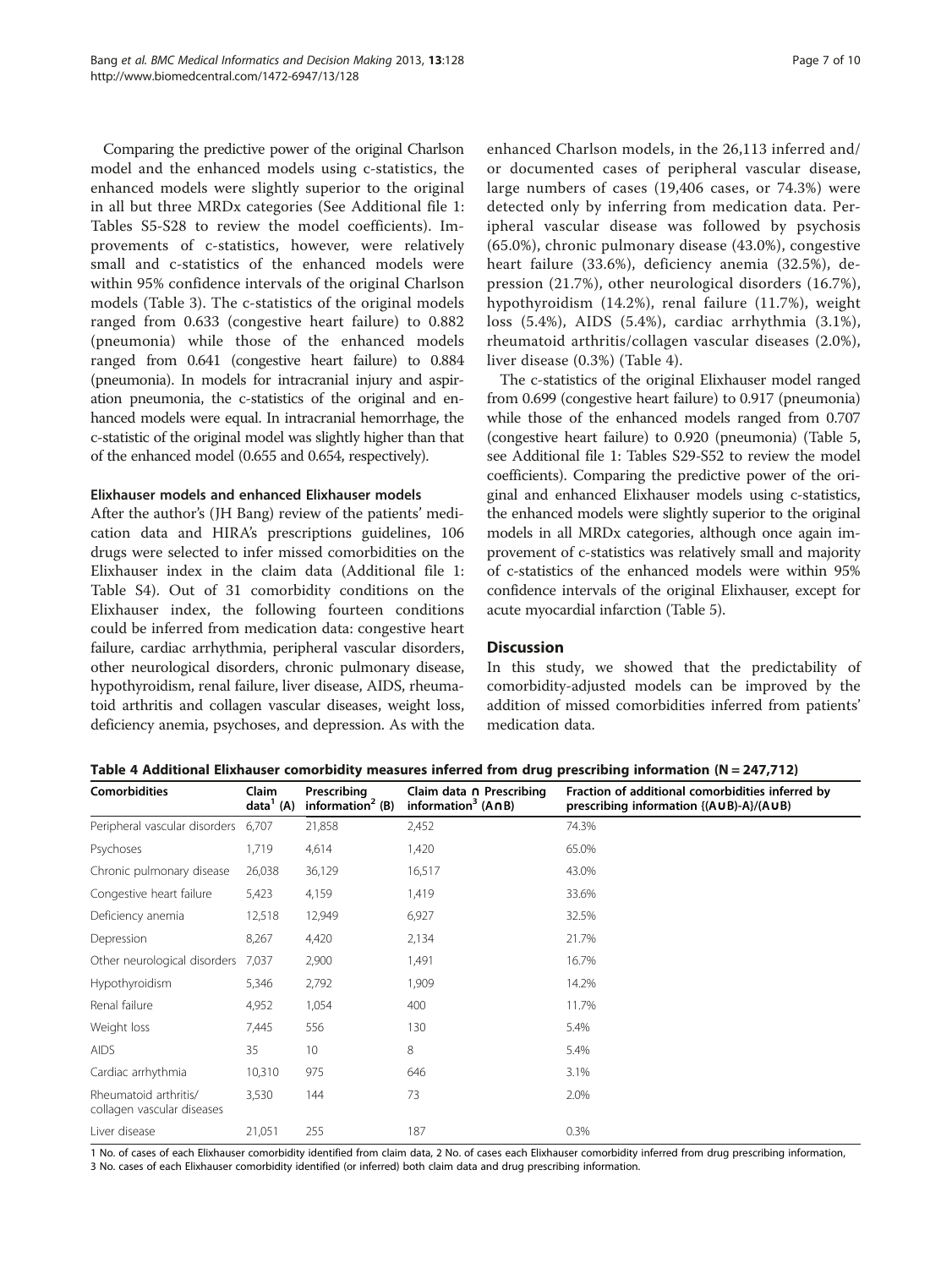| MRDx <sup>3</sup>           |                         | c statistics          | <b>Hosmer-Lemeshow test</b> |                                         |  |
|-----------------------------|-------------------------|-----------------------|-----------------------------|-----------------------------------------|--|
|                             | Elixhauser <sup>4</sup> | Enhanced <sup>5</sup> | Elixhauser <sup>4</sup>     | Enhanced <sup>5</sup><br>chi-square (P) |  |
|                             | $(95\% \, Cl^6)$        | $(95\% \, Cl^6)$      | chi-square (P)              |                                         |  |
| ICH <sup>7</sup>            | 0.736                   | 0.748                 | 7.3(0.50)                   | 7.8 (0.46)                              |  |
|                             | $(0.723 - 0.749)$       | $(0.736 - 0.760)$     |                             |                                         |  |
| Pneumonia                   | 0.917                   | 0.920                 | $26.8$ (<0.01)              | $26.8$ (<0.01)                          |  |
|                             | $(0.912 - 0.922)$       | $(0.915 - 0.925)$     |                             |                                         |  |
| Ischemic infarct            | 0.787                   | 0.805                 | 14.6 (0.07)                 | 17.2 (0.03)                             |  |
|                             | $(0.767 - 0.807)$       | $(0.786 - 0.824)$     |                             |                                         |  |
| $AMI^8$                     | 0.809                   | 0.825                 | $35.8$ (<0.01)              | 35.4 (< 0.01)                           |  |
|                             | $(0.795 - 0.823)$       | $(0.811 - 0.839)$     |                             |                                         |  |
| Non-alcoholic liver disease | 0.798                   | 0.811                 | $24.1$ (<0.01)              | $25.4$ (<0.01)                          |  |
|                             | $(0.782 - 0.814)$       | $(0.796 - 0.826)$     |                             |                                         |  |
| Intracranial injury         | 0.778                   | 0.790                 | 12.3(0.14)                  | 13.5 (0.10)                             |  |
|                             | $(0.759 - 0.797)$       | $(0.771 - 0.809)$     |                             |                                         |  |
| CRF <sup>9</sup>            | 0.832                   | 0.840                 | 19.3 (0.01)                 | $28.0$ (<0.01)                          |  |
|                             | $(0.816 - 0.848)$       | $(0.825 - 0.855)$     |                             |                                         |  |
| COPD <sup>10</sup>          | 0.810                   | 0.815                 | 8.7(0.37)                   | 12.2(0.14)                              |  |
|                             | $(0.789 - 0.831)$       | $(0.795 - 0.835)$     |                             |                                         |  |
| Alcoholic liver disease     | 0.777                   | 0.788                 | 8.9(0.35)                   | 3.2(0.92)                               |  |
|                             | $(0.753 - 0.801)$       | $(0.764 - 0.812)$     |                             |                                         |  |
| Aspiration pneumonia        | 0.730                   | 0.734                 | 3.2(0.92)                   | 8.1(0.42)                               |  |
|                             | $(0.703 - 0.757)$       | $(0.707 - 0.761)$     |                             |                                         |  |
| CHF <sup>11</sup>           | 0.699                   | 0.707                 | 3.5(0.90)                   | 4.7(0.79)                               |  |
|                             | $(0.672 - 0.726)$       | $(0.680 - 0.734)$     |                             |                                         |  |
| Coronary atherosclerosis    | 0.881                   | 0.889                 | $22.7$ (<0.01)              | 14.2 (0.08)                             |  |
|                             | $(0.862 - 0.900)$       | $(0.869 - 0.909)$     |                             |                                         |  |

<span id="page-7-0"></span>

| Table 5 Results of original Elixhauser models <sup>1</sup> and enhanced Elixhauser <sup>2</sup> models |  |
|--------------------------------------------------------------------------------------------------------|--|
|--------------------------------------------------------------------------------------------------------|--|

1 & 2 Multiple logistic regression models for predicting in-hospital mortalities composed of age + sex + status of health insurance + admission category (emergent or not) + operation (yes or no) + presence of each Elixhauser comorbidity (yes or no), before (Elixhauser models) and after (enhanced Elixhauser models) adding comorbidities inferred by drug prescription information, 3 Most responsive diagnoses, 4 Elixhauser models, 5 Enhanced Elixhauser models, 6 95% confidence interval calculated by bootstrapping, 7 Intracranial hemorrhage, 8 Acute myocardial infarction, 9 Chronic renal failure, 10 Chronic obstructive pulmonary disease, 11 Congestive heart failure.

The Chronic Disease Score (CDS) has also attempted to use medication data to improve the predictive power of the comorbidity index. However, in the CDS, there is little consideration for drugs used to treat two or more diseases [\[26,27](#page-9-0)]. For example, epilepsy is considered as a comorbid condition in the CDS, yet many antiepileptic drugs are used to treat other conditions such as neurogenic pain and mood disorders. Consequently, inaccurate inference of comorbid conditions can occur, which may negatively affect predictability in the CDS system. In this study, we used drugs that are used exclusively to treat one disease category. Thus, in our study, we eliminated inaccurate inferences of comorbid conditions caused by drugs that are used to treat two or more conditions.

Other researchers have also tried to combine diagnosisbased scores (ex. Charlson index) and pharmacy-based scores (ex. CDS-1 or CDS-2). These studies showed that the predictabilities of combined models were generally better than those of models composed only of diagnosisbased scores [\[29,40,41](#page-9-0)]. Yet, in our opinion, these attempts at combined models had additional problems. First, these models created the potential for double counting and/or different counting of risk scores for cases with the same comorbidity. For example, if both patient A and patient B have rheumatoid arthritis (RA) and are prescribed gold salt to relieve RA, but the diagnosis of RA is missed only in the claim data of patient A, the risk scores of the two patients would be different even though they have the same comorbidity. In this example, the same pharmacy-based scores are assigned to both patient A and patient B because they take same medication, but the diagnosis-based score is assigned only to patient B. Second, by combining diagnosis-based scores and pharmacybased scores, the number of independent variables (i.e.,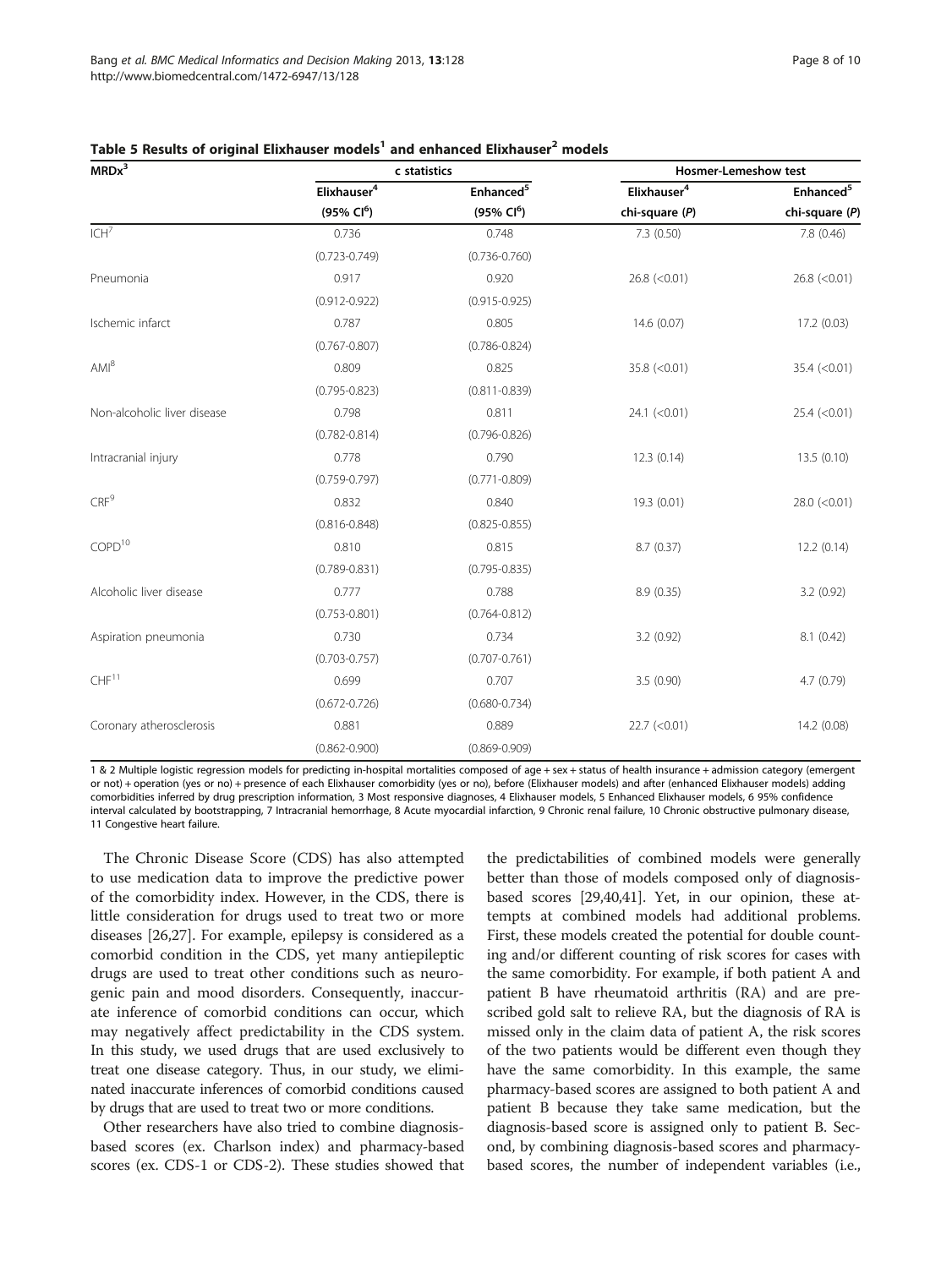<span id="page-8-0"></span>explanatory variables in a prediction model) inevitably increases. An increased number of independent variables may result in the instability of a prediction model, especially when the number of study cases is relatively small.

In our study, we used the medication data only to infer missed comorbidities, and inferred comorbidities were directly included in comorbidity-adjusted models without increasing the number of independent variables. Consequently, our study is free from the above two problems.

To find missed comorbidities, we included only those drugs that are used to treat a single disease entity. One potential concern was that this method would result in an uneven distribution of additional comorbidities inferred from the medication data. For example, the majority of patients with rheumatologic or connective tissue diseases have been prescribed immunosuppressants. Because such agents might be used to treat solid tumors or hematologic malignancies, we did not use immunosuppressants to infer missed comorbidities. As a result, the number of drug-inferred comorbidities of rheumatologic or connective tissue diseases was relatively small (Tables [2](#page-5-0) and [4](#page-6-0)). Therefore, it would be reasonable to suspect that the uneven detection of missed comorbidities might decrease the fitness of the models. However, our study showed that fitness, as shown by the Hosmer-Lemeshow Goodness-of-Fit tests, was similar between the original and enhanced Charlson models as well as between the original and enhanced Elixhauser models (Tables [3](#page-5-0) and [5](#page-7-0)). Thus, we could affirm that uneven detection of missed comorbidities did not constitute an unacceptable problem.

Another remarkable finding of our study is that using medication data to infer missed comorbidities improved the predictabilities of Elixhauser models more than those of Charlson models. We believe that these differences were related to the respective characteristics of the Charlson and Elixhauser models. In the Charlson index, the sum of the weight of comorbidities is used to adjust the severity of comorbidities without consideration to the interaction of MRDx and the specific comorbidity [[17\]](#page-9-0). In the Elixhauser index, however, interaction between MRDx and each comorbidity is considered [\[18](#page-9-0)]. As a result, inferred comorbidities might increase the predictabilities of Elixhauser models more than those of Charlson models.

Another important consideration is that although we used the DRG screening method to differentiate between drug-inferred diagnoses that were POA and those that were non-POA, it is possible that POA conditions defined by DRG screening method could truly be non-POA conditions. However, in our study, the majority of drug-inferred comorbidities were chronic conditions that were not thought to develop after hospitalization (Tables [2](#page-5-0) and [4\)](#page-6-0). Thus, we thought that most of the drug-inferred comorbidities were developed before or at the time of hospitalization.

Our study has some limitation: first, we excluded cancer cases and cases diagnosed to have a wide range of clinical spectrums which occupied major portion of inhospital mortalities, thus further studies are warranted to generalize the findings of our study; second, improvement of c-statistics in enhanced models was relatively small and most of c-statistics of enhanced models were within 95% confidence intervals of original models, thus to confirm the results of our study, additional studies should be followed.

#### Conclusion

In conclusion, predictabilities of comorbidity-adjusted models might be improved by the use of medication data to infer missed comorbidities.

#### Additional file

[Additional file 1:](http://www.biomedcentral.com/content/supplementary/1472-6947-13-128-S1.docx) Detailed information and model coefficients.

#### Competing interests

The authors declare that they have no competing interests.

#### Authors' contributions

JHB: The main researcher, has analyzed the data and written the manuscript. SHH has processed the raw data. EJL has reviewed previous studies and related researches YK has designed framework of the study and supervised the entire study. All authors read and approved the final manuscript.

#### Acknowledgements

This study was accomplished by financial support of the Health Insurance Review and Assessment Service of Korea (HIRA). Original data were provided by the HIRA (Registered No.: 0411-20090054).

#### Author details

<sup>1</sup>Department of Health Policy and Management, Seoul National University College of Medicine, 103 Daehak-ro, Jongno-gu, Seoul 110-799, Korea. 2 Division of Infectious Diseases, Seoul National University - Seoul Metropolitan Government Boramae Medical Center, Seoul, Korea. <sup>3</sup>Current address: Health Insurance Review and Assessment Service, Seoul, Korea. 4 Current address: Department of Health Informatics and Management, Chungbuk National University College of Medicine, Cheongju, Korea. <sup>5</sup>Institute of Health Policy and Management, Medical Research Center, Seoul National University, Seoul, Korea.

#### Received: 23 September 2012 Accepted: 18 November 2013 Published: 20 November 2013

#### References

- 1. Hannan EL, Kilburn H Jr, Lindsey ML, Lewis R: Clinical versus administrative data bases for CABG surgery: does it matter? Med Care 1992, 30:892–907.
- 2. Luft HS, Romano PS: Chance, continuity, and change in hospital mortality rates: coronary artery bypass graft patients in California hospitals, 1983 to 1989. JAMA 1993, 270:331–337.
- 3. Naylor CD, Chen E: Population-wide mortality trends among patients hospitalized for acute myocardial infarction: the Ontario experience, 1981 to 1991. J Am Coll Cardiol 1994, 24:1431-1438.
- 4. Louis DZ, Yuen EJ, Braga M, Cicchetti A, Rabinowitz C, Laine C, Gonnella JS: Impact of a DRG-based hospital financing system on quality and outcomes of care in Italy. Health Serv Res 1999, 34:405–415.